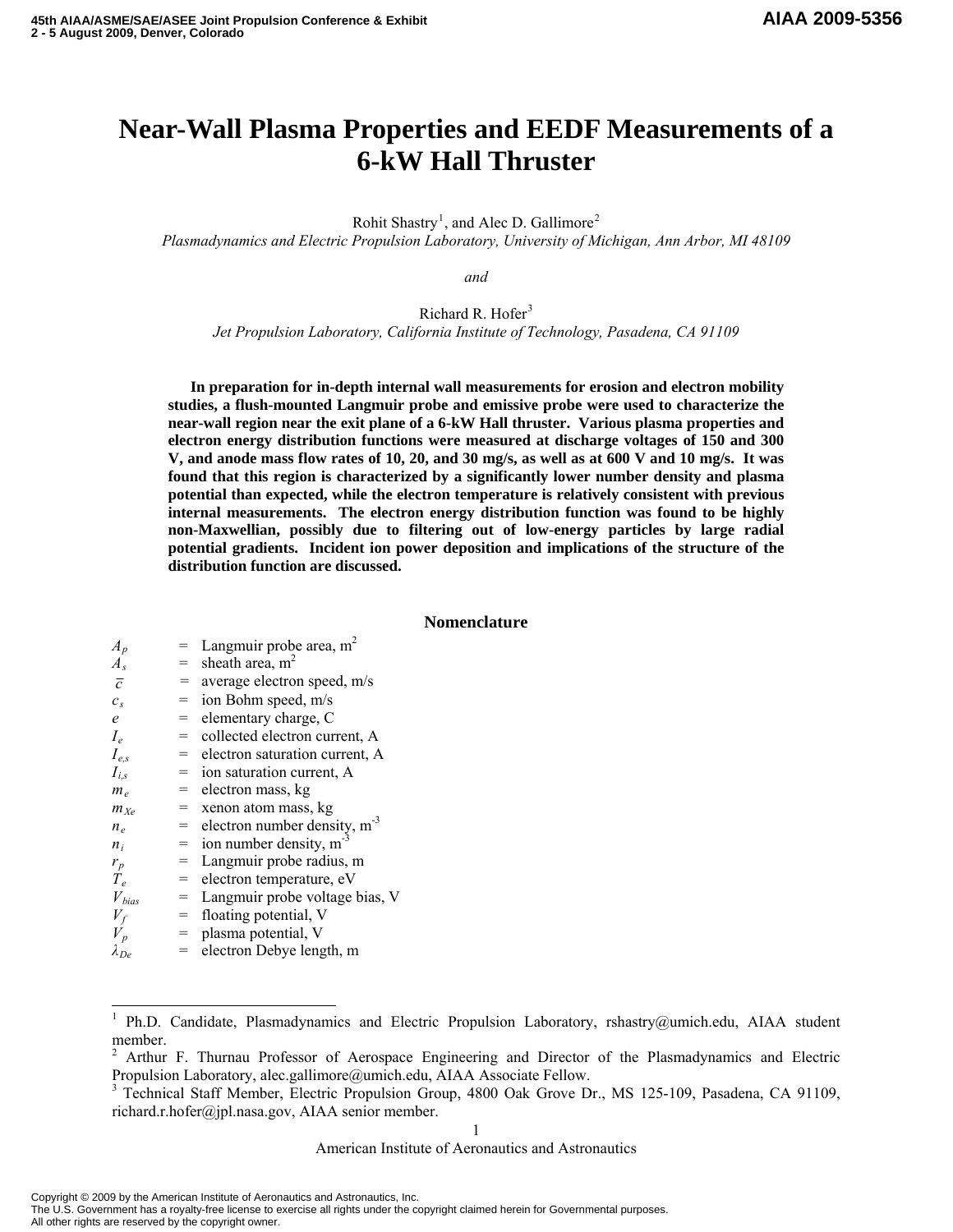## **I. Introduction**

Tall thruster lifetime models currently in development aim to provide predictive tools that would eliminate or I all thruster lifetime models currently in development aim to provide predictive tools that would eliminate or substantially reduce the need to perform long duration, expensive life tests of flight articles [1-3]. A criti part of these modeling efforts is the need to understand and characterize the interaction between the plasma and the discharge channel walls. This interaction is composed of several complex processes that are not fully understood, and yet significantly affect thruster performance and lifetime. Several notable advances have been made in recent years in understanding plasma-wall interactions in Hall thrusters [4-6], but there is presently a noticeable lack of experimental validation. In particular, measurements of ion current and power incident on the ceramic walls as well as characterization of the electron energy spectrum would greatly contribute to the understanding of Hall thruster sheath physics, as well as provide validation and/or allow refinement of existing sheath models [7-10].

As a preparatory study, plasma properties and electron energy distribution functions (EEDFs) were measured near the wall of a 6-kW Hall thruster. A boron nitride tab instrumented with a flush-mounted Langmuir probe was clamped in place downstream of the thruster exit plane, and data were taken over seven operating conditions at various discharge voltages and anode mass flow rates. Similarly, a swept emissive probe was used to provide an accurate, independent measurement of plasma potential under the same operating conditions. These data were then compared to internal measurements taken by Reid et al. using a high-speed axial reciprocating probe [11], in order to characterize any differences associated with the near-wall region.

The paper is organized as follows: Section II describes the experimental setup and data analysis techniques used in the study. Section III presents results of plasma potential, number density, electron temperature, and EEDFs for all operating conditions. Implications of the trends seen in ion power deposition and features of the local EEDF are discussed in Section IV, while Section V summarizes the pertinent results and conclusions of the study.

# **II. Experimental Apparatus**

## **A. Vacuum Facility**

Experiments were performed in the Large Vacuum Test Facility (LVTF) at the University of Michigan's Plasmadynamics and Electric Propulsion Laboratory (PEPL). The LVTF is a 6-m-diameter by 9-m-long cylindrical stainless steel chamber, equipped with seven CVI model TM-1200 cryopumps and liquid-nitrogen-cooled shrouds capable of providing a pumping speed of 240,000 l/s on xenon. Facility pressure was monitored with two commercially available hot-cathode ionization gauges, and a base pressure of  $4 \times 10^{-7}$  torr was routinely achieved. At a total mass flow rate of 21.4 mg/s, the facility pressure was  $1.5 \times 10^{-5}$  torr, corrected for xenon.

# **B. Hall Thruster**

The test article for this study was a 6-kW laboratory Hall thruster with an approximate throttling range of 100- 600 mN thrust and 1000-3000 s specific impulse. Research grade xenon propellant (99.999% pure) was supplied using commercially available controllers with  $\pm 1\%$  full-scale accuracy. The controllers were calibrated before the experiment using a constant volume method that corrected for compressibility effects. The thruster is instrumented with a center-mounted LaB<sub>6</sub> hollow cathode, whose flow rate was maintained at 7% of the anode flow rate. The discharge was sustained with a 100-kW power supply capable of outputting 1000 V and 100 A. Separate supplies were used to power the magnets, along with the cathode heater and keeper.

#### **C. Langmuir Probe**

A single Langmuir probe flush-mounted to a boron nitride wall was used to interrogate the near-wall region of the 6-kW Hall thruster. This probe was selected due to its simplicity and ability to measure several plasma properties such as number density, electron temperature, floating and plasma potentials, and EEDFs. However, the analysis of Langmuir probe data in order to obtain these properties can be complex due to various effects causing non-ideal behavior, leading to many different analysis techniques. Therefore, the following section will detail the data analysis used in this study. This will be followed by a description of the probe design and data acquisition.

## *1. Data Analysis Techniques*

Most of the analysis methods used in this study follow simple Langmuir probe theory [12]. First, the floating potential was found by locating the voltage at which the collected current was zero. Next, the ion current was added to the collected current and a semilog plot of the resulting electron current was created from the I-V characteristic. A line was fit to the transition region of this plot, whose inverse slope corresponds to the electron temperature in eV.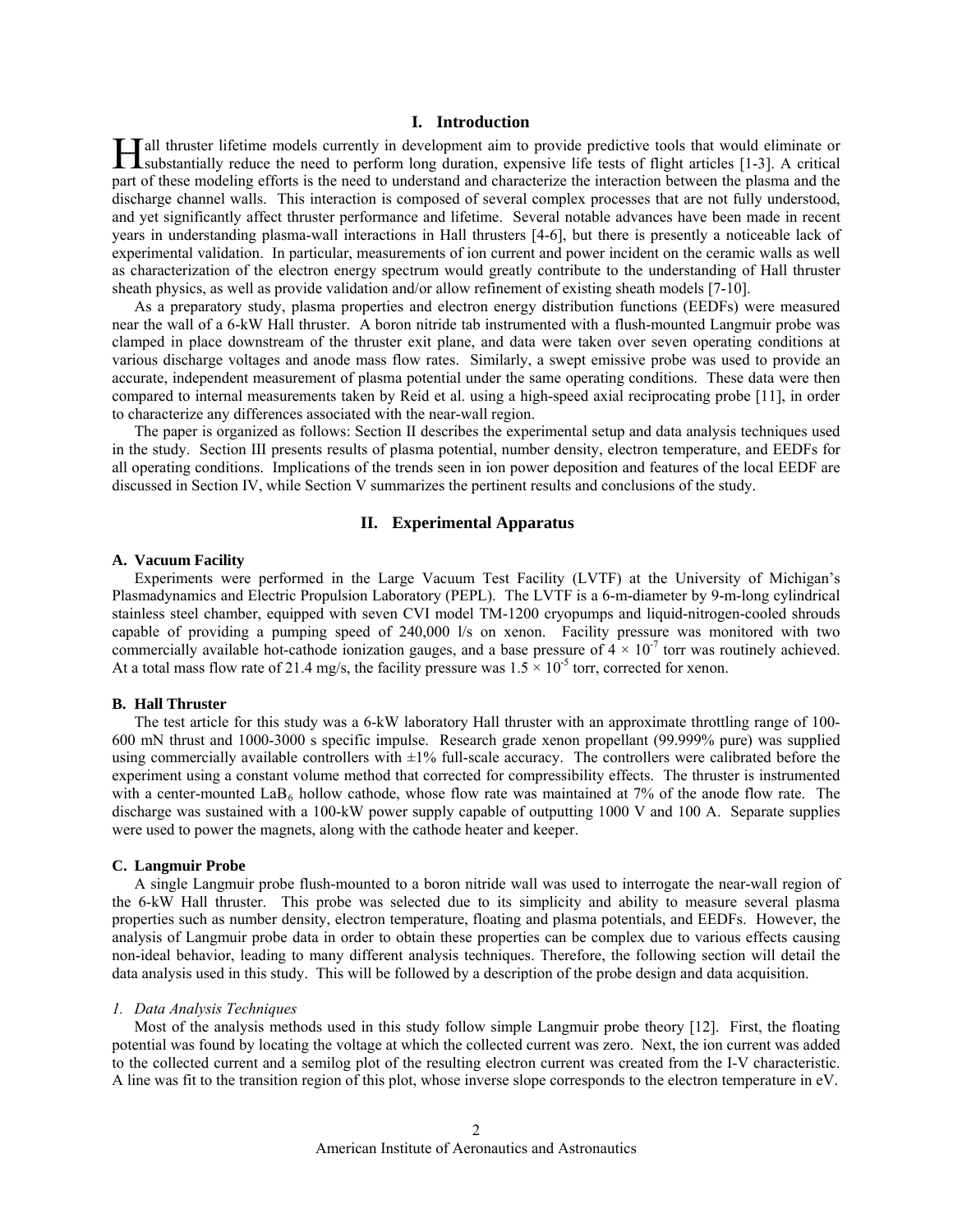Plasma potential was found using two different methods. First, a line was fit to the electron saturation region of the semilog plot. The intersection of this line and the line fit to the transition region corresponded to the plasma potential and the electron saturation current. Second, two derivatives were taken of a smoothed trace of the I-V characteristic. The voltage at which the second derivative is zero was taken as another measurement of plasma potential, and the current collected at this voltage was taken as the electron saturation current. Regardless of which technique was used, the electron saturation current was assumed to be from the thermal flux of electrons incident on the probe surface, given by

$$
I_{e,s} = \frac{1}{4} e n_e \overline{c} A_p = \frac{1}{4} e n_e \sqrt{\frac{8e T_e}{\pi m_e}} A_p.
$$
 (1)

With the electron saturation current and the electron temperature, the electron density can be determined.

 Ion number density was similarly determined from the ion saturation current. However, due to the size of the probe used, sheath expansion effects made it difficult to determine the proper saturation current. Due to the planar geometry of the probe, Sheridan's model was used to quantify the sheath expansion effects and recover the proper ion saturation current [13]. This model provides empirical formulas (based on PIC simulations) for the area expansion based on the non-dimensional relative probe bias and probe radius:

$$
\frac{A_s}{A_p} = 1 + a\eta_p^b, \eta_p = \frac{(V_p - V_{bias})}{T_e}, a = 2.28\rho_p^{-0.749}, b = 0.806\rho_p^{-0.0692}, \rho_p = \frac{r_p}{\lambda_{De}}.
$$
\n(2)

Thus, using the calculated plasma potential and electron temperature, the area expansion can be accounted for. Note that the model contains the electron Debye length, which in turn requires a plasma density. Use of this model is therefore an iterative process until a self-consistent solution is found. It should be noted that Sheridan's model was derived for a non-flowing, thermal plasma. Thus, its application here is intended as a first order correction that does not account for the directed ion energy present in Hall thrusters. [Figure 1](#page-2-0) shows the effects of the model on the ion saturation branch. After the sheath area correction, the saturation branch becomes much flatter, allowing for a more straightforward determination of the proper current. The saturation current was taken as the average current between the lowest probe bias and one electron temperature below the floating potential. If this current is assumed to be the Bohm current, it can be used to determine ion number density:

$$
I_{i,s} = 0.61en_{i}c_{s}A_{p} = 0.61en_{i}\sqrt{\frac{eT_{e}}{m_{x}}A_{p}}.
$$
\n(3)

It was found that after sheath expansion corrections, the calculated ion and electron densities were in excellent agreement.



<span id="page-2-0"></span>Figure 1: Comparison of the ion saturation branch of a Langmuir probe trace before and after correcting for sheath expansion effects using Sheridan's model. Note that after correction, the ion saturation region is much flatter.

American Institute of Aeronautics and Astronautics 3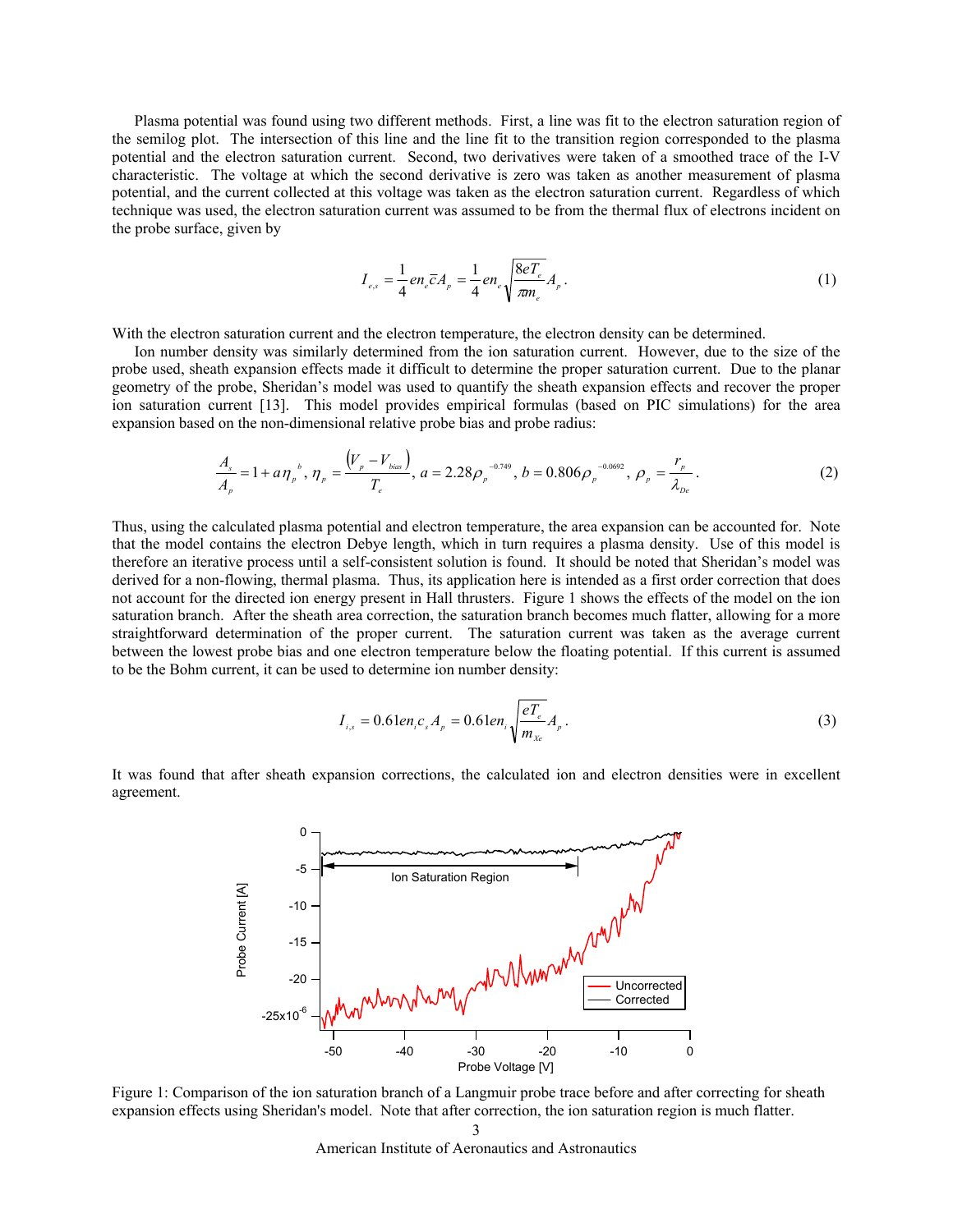Electron energy distribution functions were calculated using the Druyvesteyn formula [14]:

$$
f(E) = \frac{2m_e}{e^2 A_p} \left( \frac{2e(V_p - V_{bias})}{m_e} \right)^{1/2} \left( \frac{d^2 I_e}{dV_{bias}^2} \right).
$$
 (4)

The second derivative of a smoothed I-V characteristic was taken, and was used along with the plasma potential measurement to determine the local EEDF. It should be noted that integration of the above EEDF gives another calculation of plasma number density, and that an effective temperature can be calculated for the distribution, (2/3)  $\leq \epsilon$ , where  $\leq \epsilon$  is the average electron energy based on the EEDF.

## *2. Probe Design*

Since this particular study is a preparatory experiment for internal flush-mounted diagnostics, the probe design attempts to emulate such an environment in order to collect a representative data set. A 0.381-mm-diameter tungsten probe was fit through a 1.6-mm-diameter alumina tube. This assembly was then placed within a boron nitride tab such that the probe tip was flush with the tab surface (see [Figure 2](#page-3-0)).



Figure 2: Schematic drawing of flush-mounted Langmuir probe used in study. Note: note to scale.

<span id="page-3-0"></span>The probe was then mounted onto the thruster face using a stainless steel mounting block and clamp, such that the flat portion of the tab lay adjacent to the outer wall exit plane. The final position of the probe was roughly 1.6 mm downstream of the exit plane and 1 mm radially away from the outer wall radius (plasma side, see [Figure 3\)](#page-3-1). It should be noted that this location is not completely representative of conditions at the channel walls, since directed ion energies will typically be higher while number densities and electron temperatures will be lower than those internal to the channel. However, this position was chosen because the magnetic field properties are representative of what can be found along the inner and outer channel walls, which was deemed more important due to its impact on the collected data.



<span id="page-3-1"></span>Figure 3: Schematic of Langmuir probe placement with respect to the thruster body. Note: not to scale.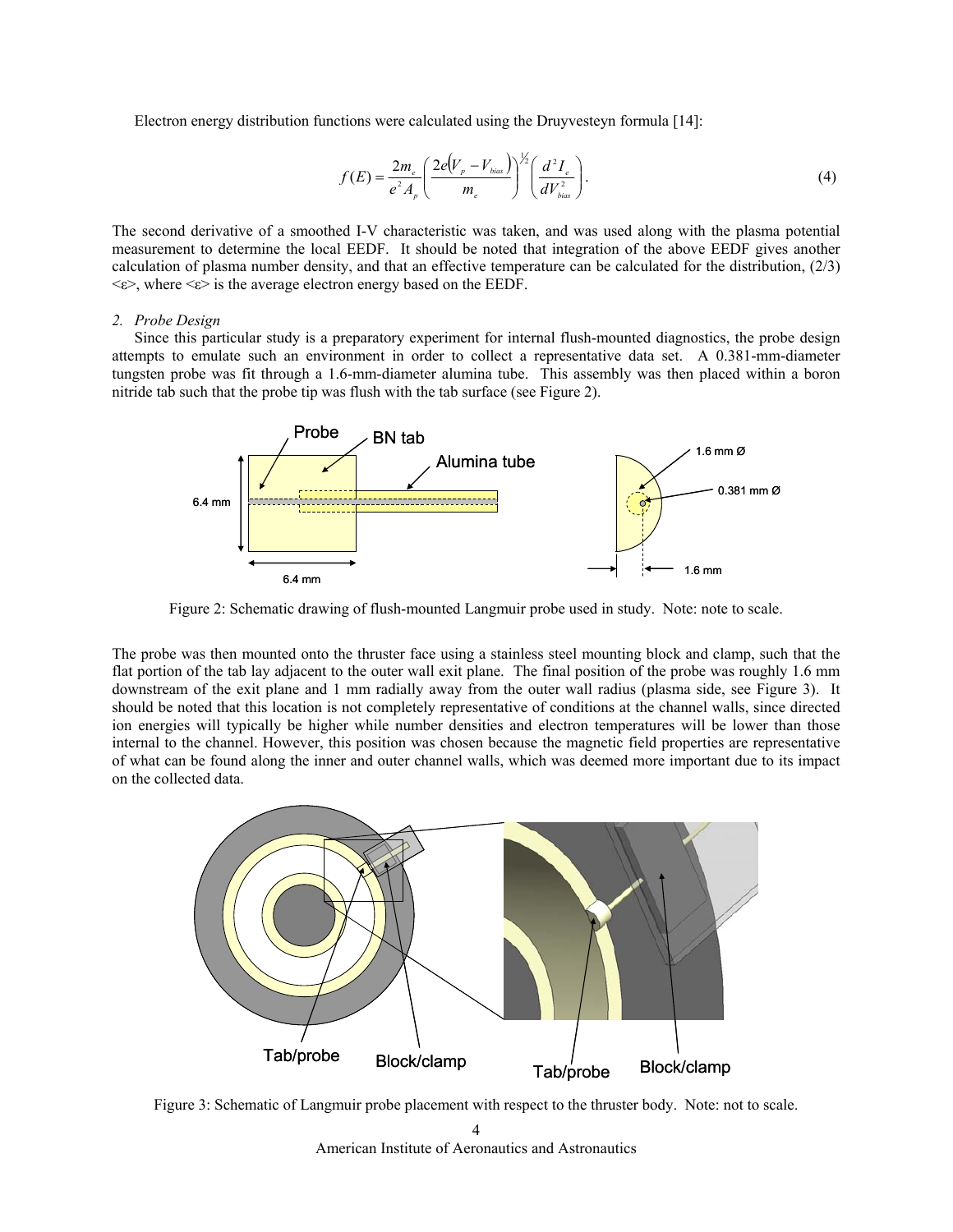# *3. Data Acquisition*

Probe current and voltage were collected and stored using a data acquisition system (DAQ) capable of a 500 kHz scan rate across all channels. Figure 4 shows a schematic of the measurement circuit used for the Langmuir probe. A function generator was connected to a bipolar power supply, which supplied the desired voltage waveform to the probe. The current shunt was comprised of a single 100  $\Omega$  thin film resistor, while the voltage divider used to measure the applied voltage was comprised of 8.18  $M\Omega$  and 0.24 MΩ thin film resistors. The signals were isolated from the DAQ with voltage-following isolation amplifiers, each having a bandwidth of 20 kHz. Blocking diodes were placed in parallel with the current shunt in order to protect the isolation amplifier from large current spikes. The circuit was calibrated at DC prior to the study, and displayed excellent linearity. The probe was biased using a symmetric triangle wave with a



Figure 4: Electrical diagram of Langmuir probe data collection circuit.

frequency of 20-30 Hz, well within the bandwidth of the isolation amplifiers. Each channel was scanned at 40-50 kHz, resulting in approximately 1000 points per I-V characteristic. Capacitive effects were characterized by taking data with no plasma present, and were subtracted out in post processing. Two hundred traces were taken at each operating condition and averaged before any data analysis was performed.

## **D. Emissive Probe**

While the single Langmuir probe offers the ability to measure several important plasma properties, its ability to determine plasma potential accurately can be reduced substantially by non-ideal conditions. The presence of beams, magnetic fields, and significant plasma oscillations can all cause error in the determination of plasma potential [12]. For this reason, an emissive probe was used as an additional measurement of plasma potential. The floating emissive probe has extensive heritage as a diagnostic for internal plasma potential measurements in Hall thrusters [11,15,16]. Floating emissive probes rely on a hot filament to thermionically emit electrons, which raises the probe's floating potential. As emission increases, the floating potential approaches the local plasma potential. However, space charge limitations on probe emission prevent the floating potential from properly reaching the plasma potential. This requires the use of a sheath model, which is dependent on the local electron temperature, to correct for space charge limitations. Thus, the floating emissive probe typically requires a Langmuir probe as a complementary diagnostic to measure plasma potential. Furthermore, uncertainties with the sheath model and its use in Hall thrusters create uncertainty in the measurement on the order of the local electron temperature [16].

Since an independent measurement of plasma potential was desired, the swept emissive probe was utilized in this study. While this diagnostic is more time-consuming and difficult to implement than the floating emissive probe, the stationary nature of a near-wall probe allowed for its use with minimal added complexity. The swept emissive probe is run similarly to a Langmuir probe, except it has the ability to emit thermionic electrons. I-V characteristics are taken at various levels of electron emission; this emission shows up as increased ion current in the characteristic. However, once the probe is biased above the plasma potential, all emission should be reflected back to the probe surface, resulting in zero effective emission. Thus, the voltage at which all I-V characteristics begin to overlap is an accurate measurement of the local plasma potential [17]. While this diagnostic is significantly more complex than the floating emissive probe, it allows for an independent, highly accurate measurement of plasma potential.

# *1. Probe Design*

The emissive probe used in this study is based on the design primarily from Haas [15], but augmented by Linnell and Reid [11,16]. A 0.127-mm-diameter filament made of 1% thoriated tungsten was placed within a 1.6-mmdiameter double-bored alumina tube. Thoriated tungsten was chosen as the filament material due to its higher emission capabilities; this translates to a lower operating temperature for the required emission currents, thus bringing the filament further away from its melting point. The filament was bent into a loop with a 0.5-mm radius of curvature, and brought into contact with 0.254-mm-diameter copper lead wires. Tungsten filler wires were then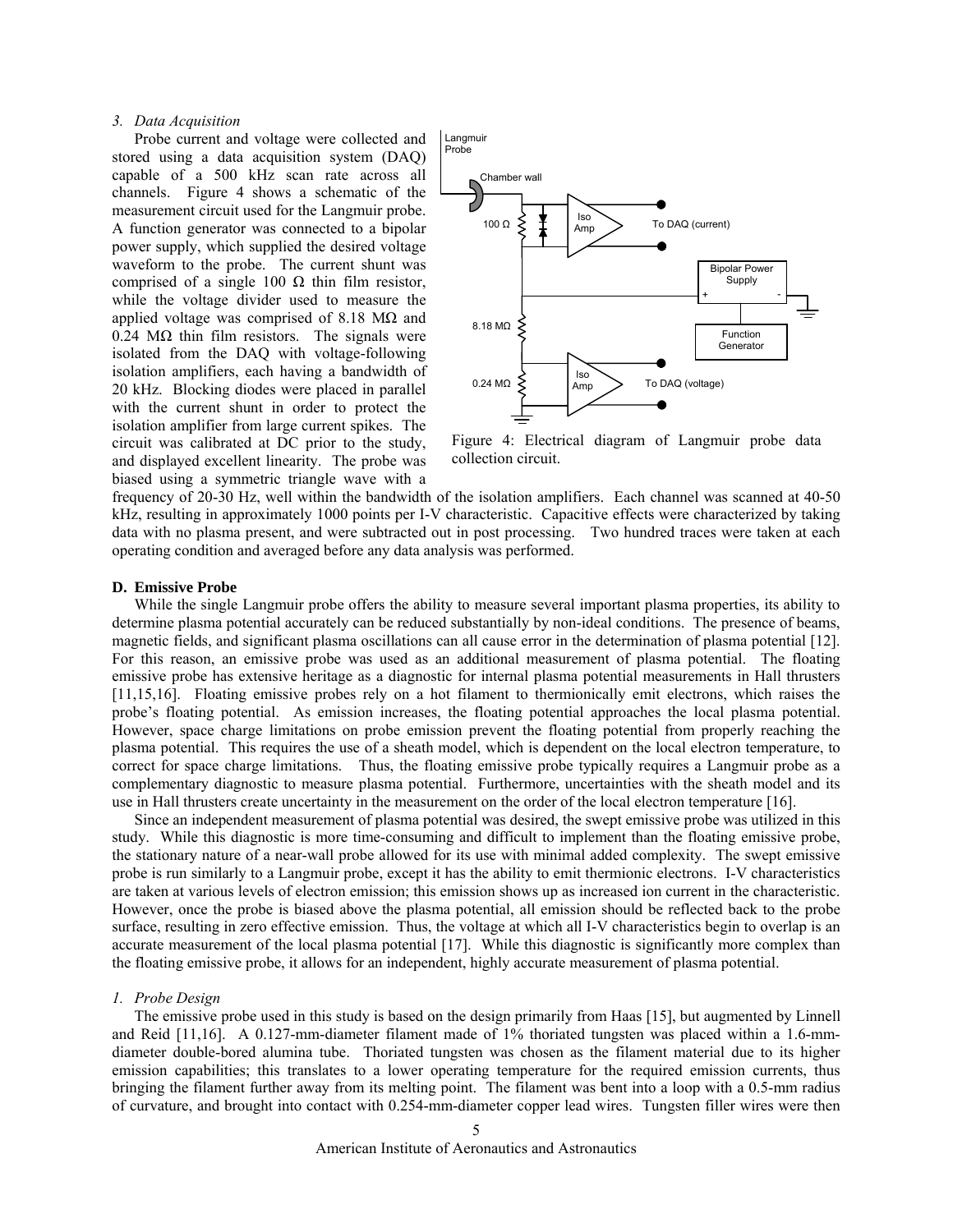placed inside the tube to provide a tight fit between the filament and leads, as well as excellent electrical contact (see [Figure 5](#page-5-0)). The probe was mounted to the thruster using a stainless steel block and clamp, similar to the Langmuir probe used in this study. The final position of the probe tip was approximately 1.4 mm from the outer wall radius, and 2.6 mm beyond the exit plane, which was within 1 mm of the location of the Langmuir probe.



Figure 5: Schematic drawing of emissive probe used in study. Note: note to scale.

## <span id="page-5-0"></span>*2. Data Acquisition*

Due to the nature of the swept emissive probe, data was collected in a similar manner to the single Langmuir probe. Probe current and voltage were collected and stored using a data acquisition system (DAQ) which scanned each channel at 40 kHz. Figure 6 shows a schematic of the measurement circuit used for the swept emissive probe. The circuit was calibrated at DC prior to the study, and displayed excellent linearity. A floating power supply was used to provide the filament current required for thermionic emission. Current was slowly increased from zero while the filament was optically monitored. Once the probe showed noticeable signs of emission, I-V characteristics were taken at 2-3 different levels of emission current. A characteristic was taken at zero filament current as well. The probe was biased using a symmetric triangle wave with a frequency of 20 Hz, resulting in approximately 1000 points per I-V characteristic. The probe bias was applied in between a voltage divider



Figure 6: Electrical diagram of the emissive probe data collection circuit.

placed in parallel with the filament. This voltage divider was comprised of two 215 Ω thin film resistors, which was used to apply probe bias at the center of the filament where most emission should occur [17]. This was done to minimize uncertainties associated with the voltage drop across the filament. Capacitive effects were characterized by taking data with no plasma present, and were subtracted out in post processing. Furthermore, the voltage drop across the shunt was taken into account in data analysis when determining probe bias. While this correction is usually negligible, enough current was drawn by the probe to significantly affect a measurement which would otherwise have uncertainties of  $\sim$ 1-2 V. Two hundred traces were taken at each operating condition and averaged before any data analysis was performed.

# **III. Results**

Langmuir probe and emissive probe data was taken near the outer wall exit plane of a 6-kW Hall thruster over a wide range of discharge voltages and anode mass flow rates. Discharge voltages of 150 and 300 V, each at anode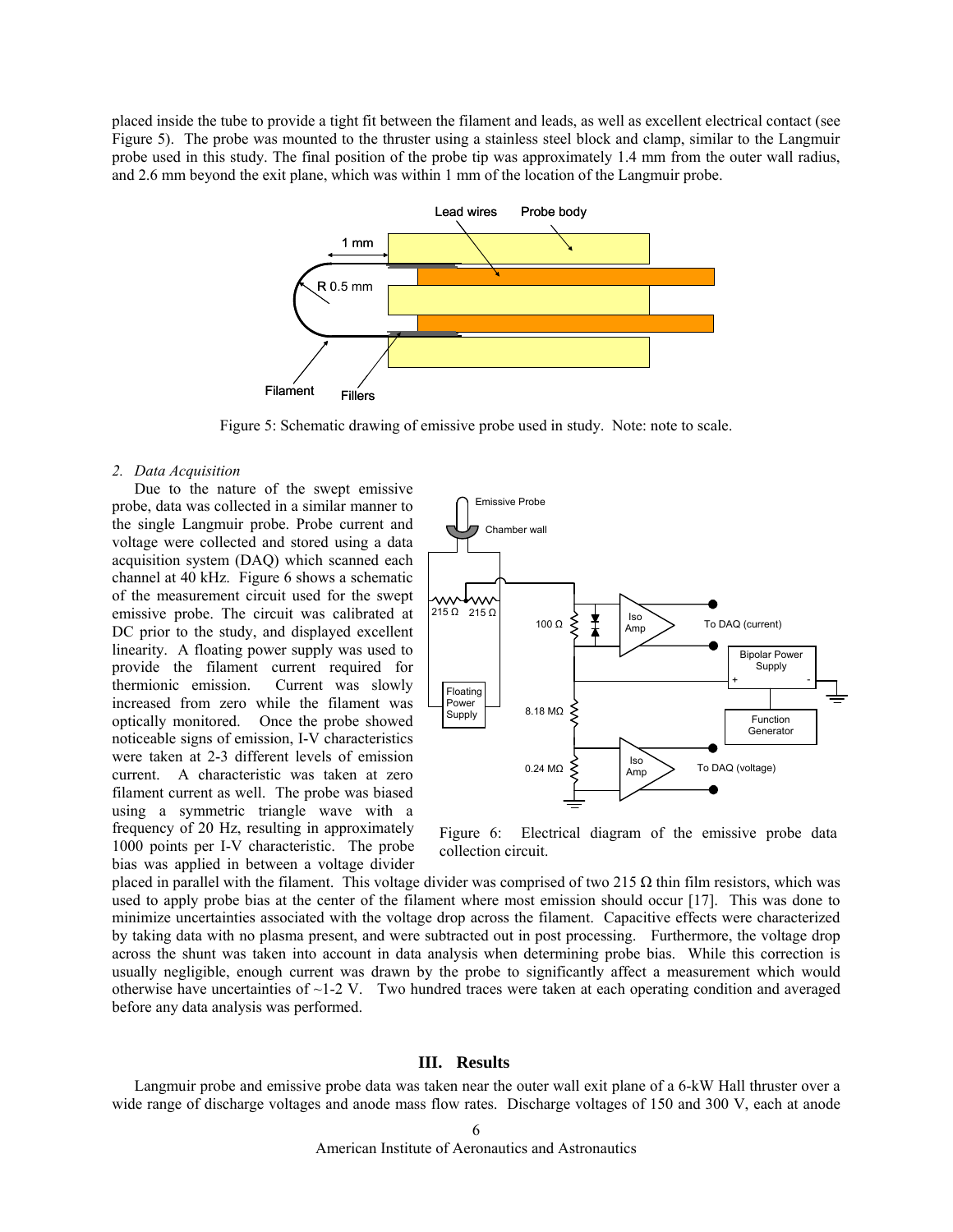mass flow rates of 10, 20, and 30 mg/s, are presented, as well as 600 V and 10 mg/s. Emissive probe data at 300 V and 30 mg/s is not available due to probe failure at this operating condition. Since this study is in preparation for erosion and electron mobility investigations to be done inside the channel, properties relevant to these measurements will be presented here. In particular, plasma potential, as well as the sheath potential drop, ion current and density, and EEDF measurements are discussed.

### **A. Plasma Potential**

The local plasma potential is an important measurement in this study, as it is necessary to determine the sheath potential drop, properly correct the ion saturation branch in Langmuir probe data using Sheridan's model, and determine the reference potential for the calculation of EEDFs. Due to its importance, the plasma potential was calculated using four different methods. The line extrapolation and derivative methods for Langmuir probes, as well as the swept emissive probe, have already been discussed in Section II. The fourth method is to use the floating potential and shift it by an appropriate factor using the electron temperature [12]:

$$
V_p = V_f + \zeta T_e \,. \tag{5}
$$

In simple Langmuir probe theory,  $\zeta = 5.77$  for xenon. While this is not the most robust method to determine plasma potential, it offers a rough estimate that can be compared to other measurements.

[Figure 7](#page-6-0) shows a typical result of the line extrapolation and derivative methods using Langmuir probe data taken at 300 V, 20 mg/s. These two methods usually agree with each other to within a volt for data taken in the far-field plume [18]. However, it is evident from the figure that these two methods are not in good agreement, differing by approximately 30 V. Given the non-ideal environment of the interrogated region, it is not surprising to have such uncertainty in the plasma potential measurement of Langmuir probe data. This is further evidence of the need for a more robust, accurate determination of plasma potential, which is why the swept emissive probe was used. It should be noted that a distinct peak in the first derivative (or, equivalently, a zero in the second derivative) was usually not found, and in these cases the plasma potential was calculated by extrapolating the shape of the second derivative to its zero crossing.



<span id="page-6-0"></span>Figure 7: Graphical comparison of the resulting plasma potentials from Langmuir probe data using two different analysis methods. Differences between these methods ranged from 30 - 50 V, depending on operating condition.

[Figure 8](#page-7-0) shows a typical plot of swept emissive probe data, also taken at 300 V, 20 mg/s. As the filament current is increased, there is a noticeable increase in the collected ion current. Once the I-V characteristics begin to overlap (within the noise level), the probe bias is taken to be above the plasma potential. It should be noted that sometimes the cold trace did not perfectly overlap with the other traces. This could possibly be due to impurities causing changes in the material work function [17]. Because of this, only the warm and hot traces were typically used to determine plasma potential. Due to the inherent noise level of the data, an uncertainty of approximately 3 V in the plasma potential was estimated for most operating conditions, while at 600 V and 10 mg/s the uncertainty was found to be approximately 15 V.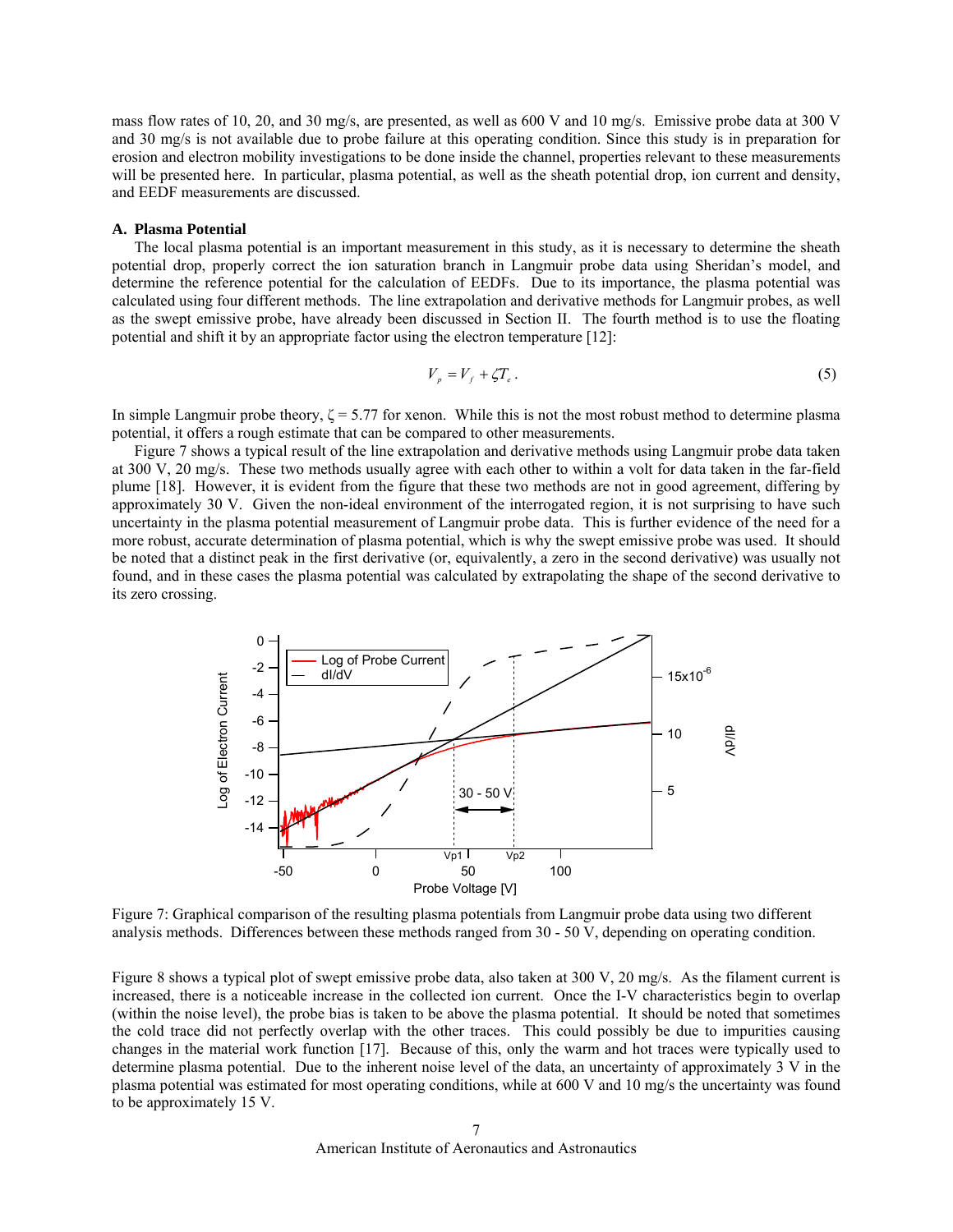

<span id="page-7-0"></span>Figure 8: Typical I-V characteristics from swept emissive probe at various filament heater currents. The probe voltage at which the traces begin to overlap is taken as the plasma potential.

In order to compare this measurement with those from the Langmuir probe, the swept emissive probe data was corrected for the location difference between probes. While this location difference was kept within approximately 1 mm, this could create a potential difference of tens of volts if within the acceleration zone of the thruster. The location correction was done using the floating potential and electron temperature measured with the emissive probe at zero emission. Using Equation (5) for both the Langmuir probe and emissive probe, while leaving ζ and  $V_p$  for the Langmuir probe as variables, an estimate of the plasma potential at the location of the Langmuir probe could be calculated:

$$
V_{p_i} = V_{f_i} + \left(V_{p_2} - V_{f_2}\right) \frac{T_{e_i}}{T_{e_i}}\,. \tag{6}
$$

In this equation, a subscript of "1" corresponds to the location of the Langmuir probe, while a subscript of "2" corresponds to the location of the emissive probe. Equation (6) assumes that the two locations were close enough such that ζ was constant.

[Table 1](#page-7-1) compares the four different methods of determining plasma potential across all the operating conditions tested. Since the emissive probe is considered to be the most robust measurement of plasma potential, all other methods were compared to its data. On average, the linear extrapolation method had a relative difference of 49%, while the derivative method had a relative difference of only 12%. The shifted floating potential method had a relative difference of 13% when compared to the emissive probe data, making it comparable to the derivative method. When considering individual data sets, the derivative method is the most accurate method to determine plasma potential from Langmuir probe data, and will be used in subsequent Langmuir probe data analysis.

| <b>Operating</b><br><b>Condition</b> | <b>Corrected Emissive</b><br>Probe Data (V) | <b>Line Extrapolation</b><br>Method (V) | <b>Derivative Method</b> | <b>Shifted Floating</b><br><b>Potential Method (V)</b> |
|--------------------------------------|---------------------------------------------|-----------------------------------------|--------------------------|--------------------------------------------------------|
| 150 V, 10 mg/s                       | 63                                          | 34(46)                                  | 65(4)                    | 55(13)                                                 |
| 150 V, 20 mg/s                       | 70                                          | 35(50)                                  | 65(8)                    | 57 (19)                                                |
| 150 V, 30 mg/s                       | 63                                          | 34(47)                                  | 61(3)                    | 48 (24)                                                |
| 300 V, 10 mg/s                       | 70                                          | 36(49)                                  | 88 (26)                  | 82(16)                                                 |
| 300 V, 20 mg/s                       | 84                                          | 42(50)                                  | 75 (11)                  | 76(9)                                                  |
| 300 V, 30 mg/s                       | N/A                                         | 44                                      | 83                       | 82                                                     |
| 600 V, 10 mg/s                       | 154                                         | 71 (54)                                 | 119(23)                  | 154(0)                                                 |

<span id="page-7-1"></span>Table 1: Comparison of measured plasma potential using four different measurement and analysis methods. Percent differences when compared to the corrected emissive probe data are given in parentheses. On average, the derivative method gives the most accurate plasma potential using Langmuir probe data.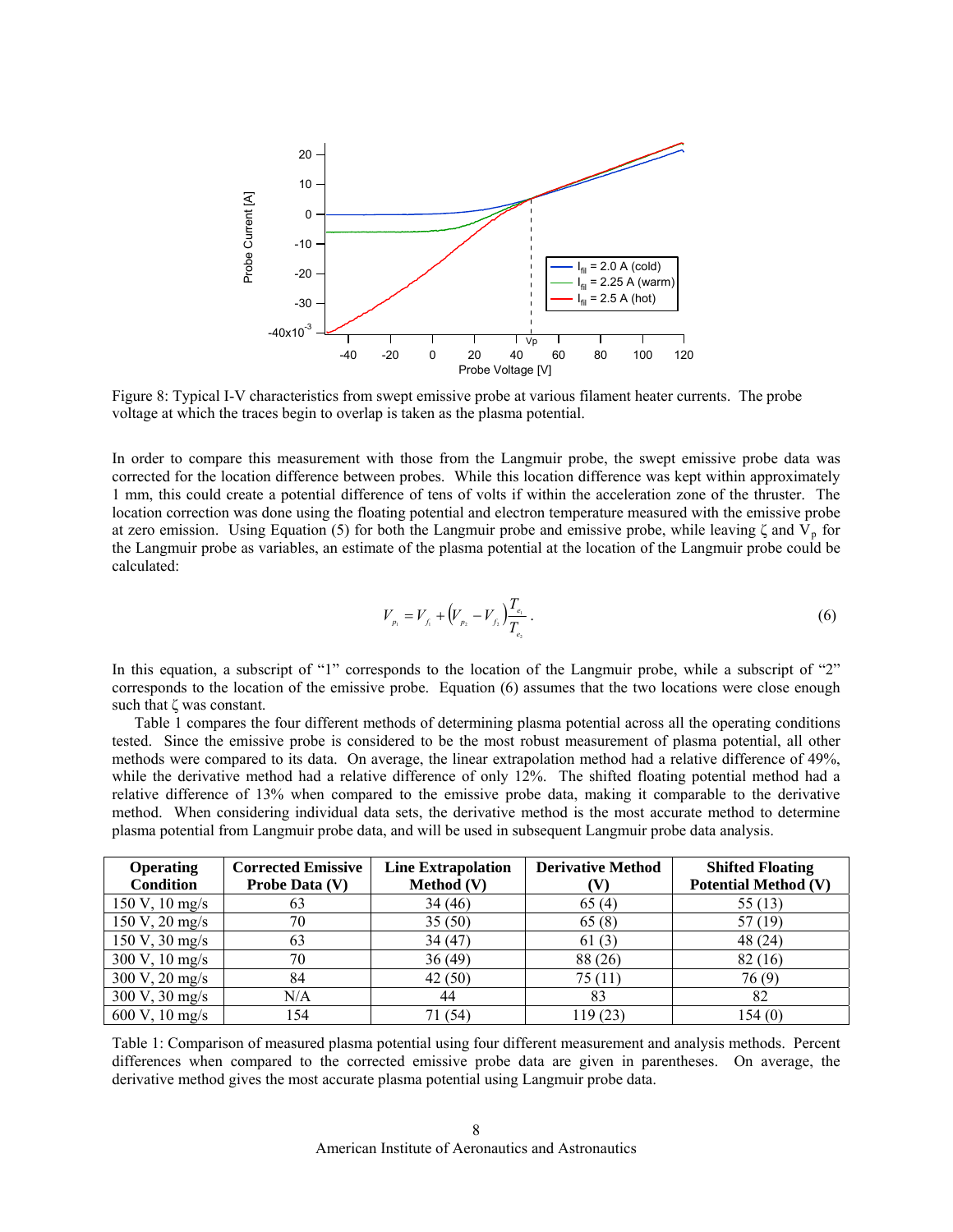Once the plasma potential was determined, the effective sheath potential drop between the plasma and the wall was found for each operating condition. The measured potential drop,  $V_p - V_f$ , was corrected for secondary electron emission (SEE) effects using the model described in Refs. [2] and [19]. SEE effects were assumed to be negligible for the tungsten probe due to its low emission coefficients [18]. The correction allows the sheath potential drop at the adjacent boron nitride wall to be calculated. [Table 2](#page-8-0) shows this drop for all operating conditions tested, in units of volts and electron temperatures (only electron temperatures measured by the flush-mounted Langmuir probe were used).

| Operating<br><b>Condition</b> | <b>Sheath Potential</b><br>Drop(V) | <b>Sheath</b><br><b>Potential Drop</b><br>$(T_e)$ |
|-------------------------------|------------------------------------|---------------------------------------------------|
| 150 V, 10 mg/s                | 50                                 | 5.6                                               |
| 150 V, 20 mg/s                | 50                                 | 5.2                                               |
| 150 V, 30 mg/s                | 53                                 | 5.8                                               |
| 300 V, 10 mg/s                | 60                                 | 4.3                                               |
| 300 V, 20 mg/s                | 51                                 | 3.7                                               |
| 300 V, 30 mg/s                | 55                                 | 3.6                                               |
| 600 V, 10 mg/s                | 82                                 | 0.28                                              |

<span id="page-8-0"></span>Table 2: Calculated sheath potential drop, in units of volts and local electron temperatures, for all operating conditions tested.

It is interesting to note that at discharge voltages of 150 and 300 V, the effective sheath potential drop is approximately constant at  $50 - 60$  V. The sheath potential drop was found to be substantially lower at  $600$  V and 10 mg/s despite the large increase in electron temperature. This is because the predicted secondary electron emission at the wall is space charge limited, resulting in a potential drop of approximately 1  $T_e$ . The sheath potential actually decreases with discharge voltage when non-dimensionalized by electron temperature, partly due to increased SEE effects. These trends will have important implications for the ion energy gained in the sheath and incident power deposition, which will be discussed in Section IV.

# **B. Ion Current Density and Number Density**

Langmuir probe data was taken at several operating conditions, and the ion saturation branch was used to determine incident ion current density and number density. Sheridan's model [13] was used to correct for sheath expansion and the resulting ion current was assumed to be equal to the Bohm current in order to determine ion density. It should be noted that this assumption is not valid if there is a significant ion drift velocity towards the probe. However, the magnetic field is this region is nearly radial; this indicates that the electric fields, and thus the ion drift velocities, are likely axial and thus parallel to the probe surface. [Table 3](#page-8-1) gives the results at all operating conditions tested.

| <b>Operating Condition</b> | Incident Ion Current Density $(A/m^2)$ | Ion Number Density (m <sup>-3</sup> |
|----------------------------|----------------------------------------|-------------------------------------|
| 150 V, 10 mg/s             | 49                                     | $1.2 \times 10^{17}$                |
| 150 V, 20 mg/s             | 188                                    | $5.3 \times 10^{17}$                |
| 150 V, 30 mg/s             | 157                                    | $4.5 \times 10^{17}$                |
| 300 V, 10 mg/s             |                                        | $2.3 \times 10^{16}$                |
| 300 V, 20 mg/s             | 38                                     | $7.9 \times 10^{16}$                |
| 300 V, 30 mg/s             | 80                                     | $1.5 \times 10^{17}$                |
| 600 V, 10 mg/s             | 91                                     | $1.2 \times 10^{16}$                |

<span id="page-8-1"></span>Table 3: Calculated ion current density and number density at tested operating conditions. These values tend to increase with flowrate and decrease with discharge voltage.

From [Table 3,](#page-8-1) it is clear that for a given anode flow rate, the ion number density decreases with increasing discharge voltage. This could be due either to improved beam focusing at higher discharge voltages, thus decreasing the density near the walls; or from the acceleration zone receding further upstream with increasing discharge voltage, causing decreased ion density due to higher local ion velocities. Due to the fact that this study consists of a singlepoint measurement, it is difficult to determine which one of these factors is responsible for this trend. It is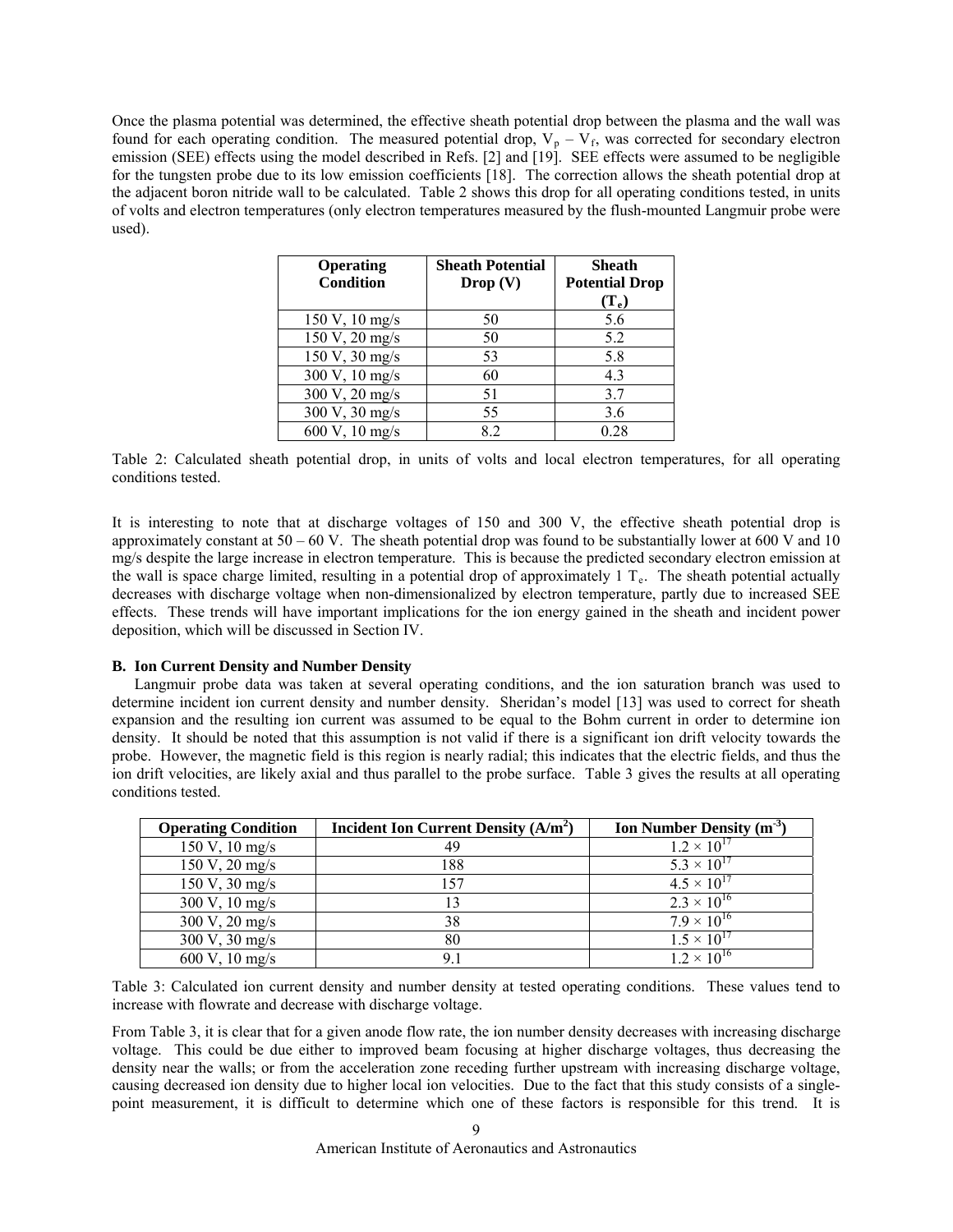interesting to note that the incident ion current exhibits the same trend as the ion density, which will become important when ion power deposition to the wall is discussed in Section IV.

## **C. Electron Energy Distribution Functions**

Using the Druyvesteyn formula, EEDFs were determined from the Langmuir probe data using the second derivative of the characteristic and the plasma potential. [Figure 9](#page-9-0) shows a typical EEDF at 300 V, 20 mg/s, as well as the equivalent Maxwellian distribution given the measured electron temperature. From the figure, it is evident that the distribution is highly non-Maxwellian. The peak (most probable) energy is much higher than predicted by the electron temperature. [Table 4](#page-9-1) compares the electron temperature measured using simple Langmuir probe theory to the effective electron temperature found using the measured EEDF.



<span id="page-9-0"></span>Figure 9: Representative EEDF measured near the wall, compared to the expected Maxwellian distribution given the measured electron temperature. The average electron energy appears to be significantly higher than a Maxwellian distribution would predict.

| <b>Operating Condition</b> | $T_e$ (eV) | $T_{e,eff}$ (eV) |
|----------------------------|------------|------------------|
| 150 V, 10 mg/s             | 8.9        | 29               |
| 150 V, 20 mg/s             | 9.6        | 28               |
| 150 V, 30 mg/s             | 9.1        | 29               |
| 300 V, 10 mg/s             | 14         | 45               |
| 300 V, 20 mg/s             | 14         | 37               |
| 300 V, 30 mg/s             | 15         | 43               |
| 600 V, 10 mg/s             | 29         | 70               |

<span id="page-9-1"></span>Table 4: Comparison of the measured electron temperature and calculated effective temperature based on the measured EEDF. Note that the effective temperature is approximately 3X higher than the measured temperature.

From [Table 4,](#page-9-1) the effective electron temperature is roughly three times higher than the measured electron temperature. The reason for this discrepancy can be seen in [Figure 10.](#page-10-0) The electron retarding branch of the Langmuir probe characteristic contains a linear region, indicative of a Maxwellian distribution, as well as a nonlinear region. The linear region is the source of the measured electron temperature using simple Langmuir probe theory. However, this region does not continue all the way to the plasma potential (as it should if the distribution were purely Maxwellian); less electron current is collected than expected based on the preceding Maxwellian distribution, shown by the extrapolation of the linear region. This indicates that a portion of the electron distribution may be Maxwellian described by the measured electron temperature, but the remaining distribution is not. Possible causes and implications of this non-Maxwellian distribution are discussed in more detail in Section IV.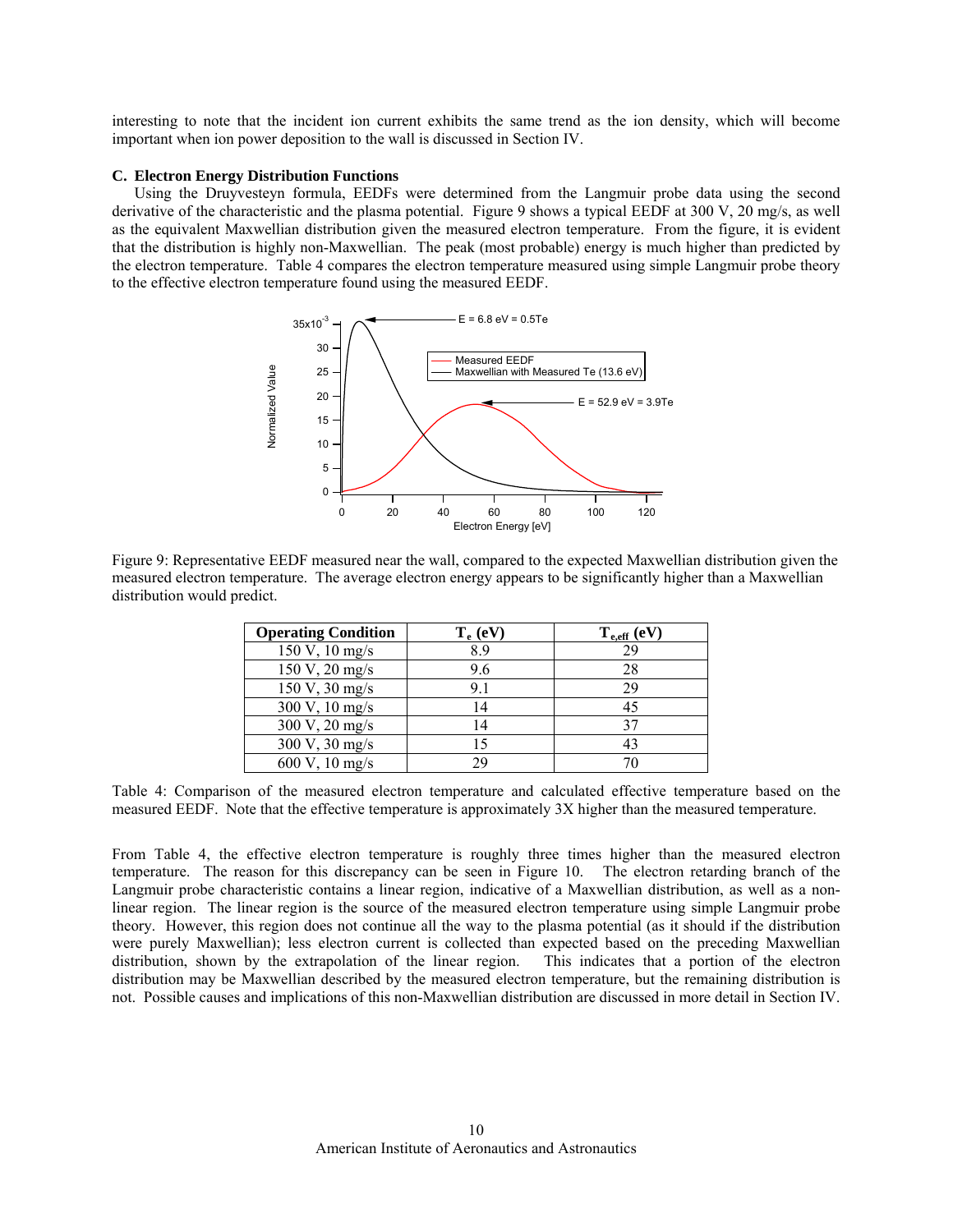

<span id="page-10-0"></span>Figure 10: Semi-log plot of electron current distinguishing sections of Maxwellian and non-Maxwellian electron collection. Extrapolation of the linear, Maxwellian region shows that less current is collected near the plasma potential than expected.

 The electron energy distributions were also compared across discharge voltages and mass flow rates. [Figure 11](#page-10-1) shows the EEDFs at 10 mg/s and 150, 300, and 600 V, as well as at 300 V and 10, 20, and 30 mg/s. As expected, the overall distribution tends to get wider and the peak shifts towards higher energies as discharge voltage increases, but does not change significantly with flow rate. These trends are reflected in both the measured and effective electron temperatures.



<span id="page-10-1"></span>Figure 11: Comparison of EEDFs across operating conditions. **Left**: EEDF comparison at constant anode flow rate. **Right**: EEDF comparison at constant discharge voltage.

#### **IV. Discussion**

Since this study was performed in preparation for internal measurements to aid understanding of erosion and electron mobility mechanisms, quantities relevant to these phenomena are discussed here. In particular, incident ion power deposition to the wall is compared across operating conditions. Plasma properties are compared to internal data taken by Reid et al. [11] in order to determine how the plasma discharge differs close to the wall. Finally, the structure of the local EEDF is discussed and implications are suggested.

## **A. Ion Power Deposition**

Since erosion of the channel wall is directly related to the incident particle flux and energy, the ion power deposition is calculated and compared across all operating conditions tested. It has been shown that a significant amount of the power deposition from ions can come from the ion beam energy [2]. However, since this energy is not readily determined and the present study is focused on electron and sheath physics, only the contribution from the sheath is presented here. The incident power per unit area from the sheath is simply the product of the ion current density and the sheath potential drop. [Table 5](#page-11-0) gives these properties at each operating condition.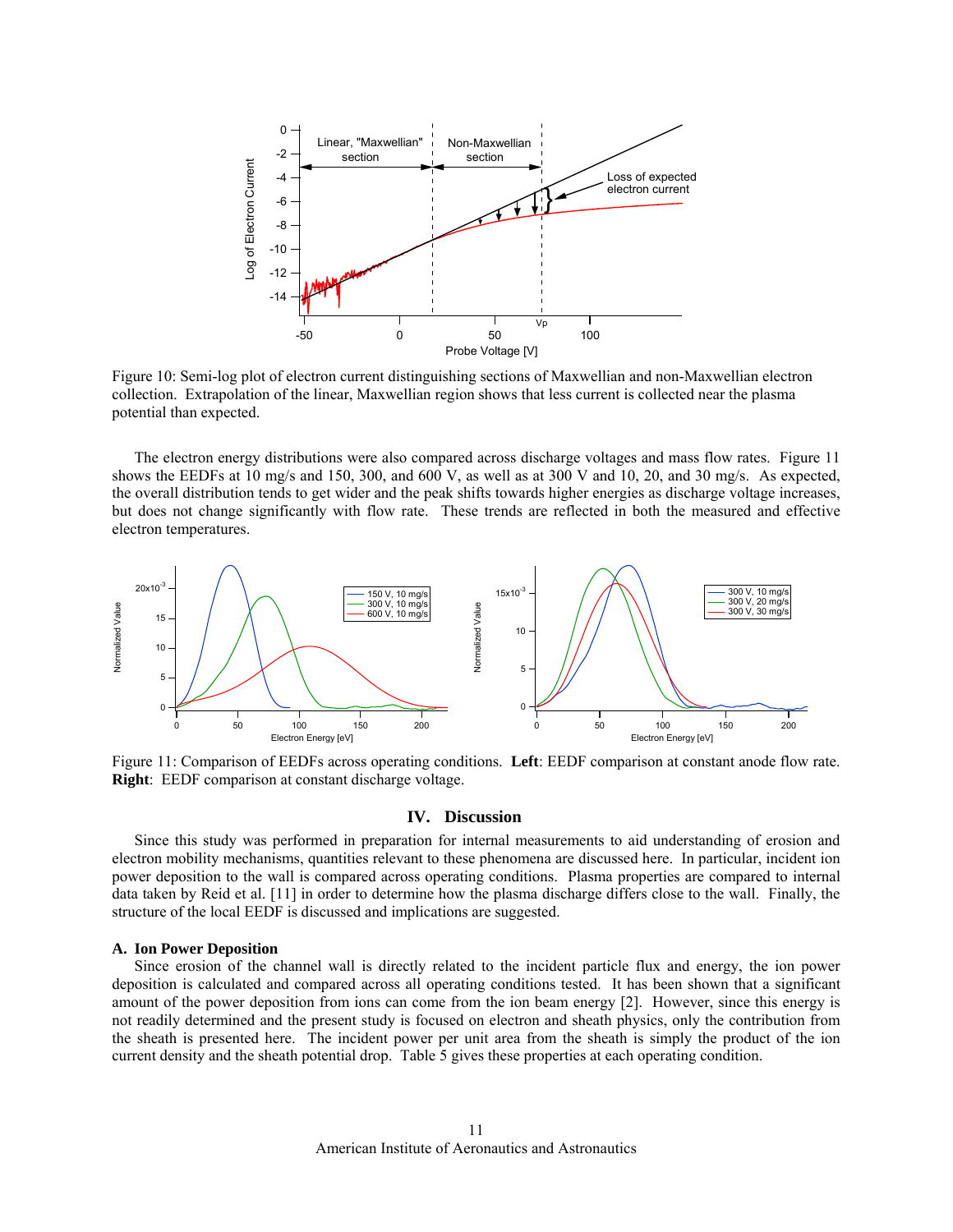| <b>Operating</b><br><b>Condition</b> | <b>Ion Current Density</b><br>(A/m <sup>2</sup> ) | <b>Sheath Potential Drop</b> | <b>Power Deposition Density</b><br>(W/m <sup>2</sup> ) |
|--------------------------------------|---------------------------------------------------|------------------------------|--------------------------------------------------------|
| 150 V, 10 mg/s                       | 49                                                | 50                           | $2.4 \times 10^{3}$                                    |
| 150 V, 20 mg/s                       | 188                                               | 50                           | $9.3 \times 10^{3}$                                    |
| 150 V, 30 mg/s                       | 157                                               | 53                           | $8.3 \times 10^{3}$                                    |
| 300 V, 10 mg/s                       | 13                                                | 60                           | $7.7 \times 10^{2}$                                    |
| 300 V, 20 mg/s                       | 38                                                |                              | $1.9 \times 10^{3}$                                    |
| 300 V, 30 mg/s                       | 80                                                | 55                           | $4.4 \times 10^{3}$                                    |
| 600 V, 10 mg/s                       | 9.1                                               |                              | $7.4 \times 10^{1}$                                    |

<span id="page-11-0"></span>Table 5: Comparison of incident ion current density, sheath potential drop, and calculated ion power deposition at all operating conditions tested. Note that changes in power deposition are dominated by changes in ion current density.

While limited insight can be gained since measurements were taken at a single point, it is still evident from [Table 5](#page-11-0) that power deposition to the wall is maximized at low discharge voltages and high flow rates. This appears to be due mainly to the increased current density at the probe, possibly caused by larger beam divergences at lower discharge voltages. The trend in current density seems to dominate over any trends in sheath potential drop, making anode flow rate, ionization efficiency, and beam divergence key factors in ion power deposition. It is interesting to note that the power deposition is significantly lower at 600 V and 10 mg/s due to a lower ion current density and sheath potential drop. While this implies that the incident ion power is minimized at this operating condition, the ion beam energy, which will be significant at 600 V, must also be taken into account when considering overall power deposition. Currently there is no clear trend between discharge power and the measured power deposition. However, conclusions cannot be drawn until a more complete spatial map of the incident ion density, energy, and power deposition is performed.

## **B. Characterization of the Local Plasma**

Determining plasma properties close to the channel wall and comparing them to properties closer to channel centerline is important in gaining insight into erosion and electron mobility phenomena. Plasma potential, electron temperature and ion number density are compared between this study and data taken by Reid et al [11]. Internal measurements from Reid et

|                               | At flush probe       | 10% $L_w$ from<br>outer wall |
|-------------------------------|----------------------|------------------------------|
| Plasma Potential (V)          |                      | 109                          |
| Electron Temperature (eV)     |                      |                              |
| Ion Number Density $(m^{-3})$ | $7.8 \times 10^{16}$ | $1.1 \times 10^{18}$         |

Table 6: Comparison of data taken near the wall to internal measurements taken by Reid et al.

al. are taken along the same magnetic field line as the Langmuir probe used in this study, and located at 10% the channel width  $(L_w)$  from the outer wall, the closest radial location interrogated in the study. Table 6 shows the comparison at the nominal condition of 300 V and 20 mg/s. While there is relative agreement between the measured electron temperatures, Table 6 indicates a 34 V voltage drop between the two data sets, as well as a 93% reduction in number density. Due to the similarity in electron temperature, the Boltzmann equation was used to determine whether the plasma potential and number density trends were consistent:

$$
n'_{n_o} = \exp\left(\frac{\phi}{T_e}\right). \tag{7}
$$

Using an averaged electron temperature and the measured ion density ratio, the expected potential drop is 32 V, which is in excellent agreement with the measured potential drop. This indicates that large density drops near the channel walls correlate to large radial potential drops which are not evident in data taken closer to the channel centerline.

 Given the relative agreement in electron temperatures between the two data sets, it is plausible that the same electron distribution is being sampled; the lower plasma density would indicate that less of the population is present closer to the wall. In order to test this possibility, the local EEDF is compared to a Maxwellian distribution given the local measured temperature. While this was shown previously, the local EEDF will now be scaled by the local number density while the Maxwellian distribution will be scaled by the density measured by Reid et al., given in Table 6. [Figure 12](#page-12-0) shows the comparison of these two distributions. The figure shows relative agreement between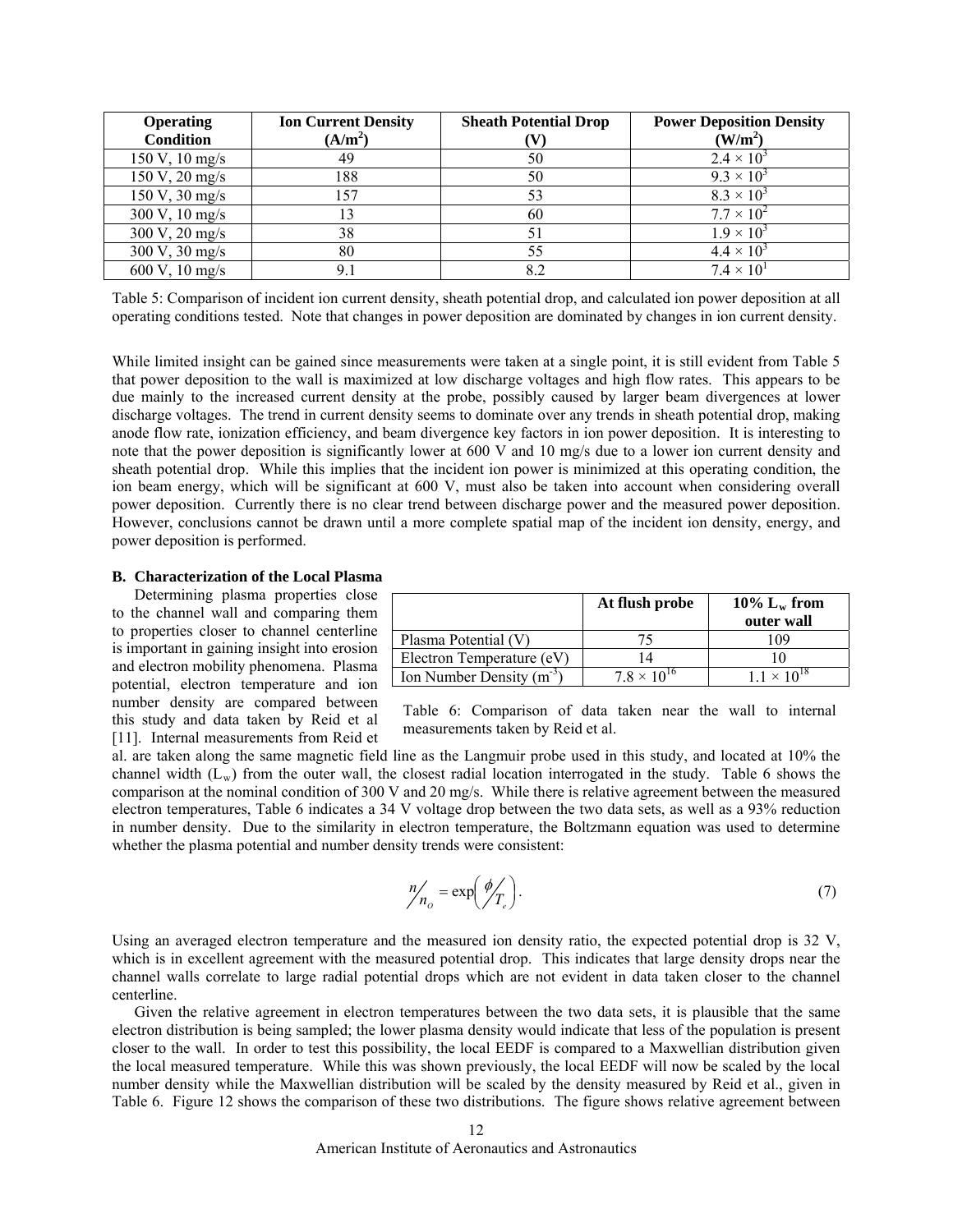the two distributions at higher energies, which is the portion of the distribution which could overcome the large potential drop between the two regions. This indicates that the potential drop may be filtering out lower-energy electrons closer to the wall, increasing the average electron energy in this region.



<span id="page-12-0"></span>Figure 12: Comparison of a measured EEDF to the predicted Maxwellian distribution based on the measured electron temperature. The measured EEDF is scaled to the local density while the Maxwellian distribution is scaled to a density closer to the channel centerline (along the same magnetic field line).

# **V. Conclusion**

A flush-mounted Langmuir probe and swept emissive probe were used to interrogate the near-wall region by the exit plane of a 6-kW Hall thruster under a variety of operating conditions. Sheridan's model [13] was used to successfully recover the true ion saturation current by correcting for sheath expansion, and the derivative method for obtaining plasma potential from Langmuir probe data was found to be satisfactory when compared to data from the swept emissive probe. When compared to internal measurements taken by Reid et al. [11], it was found that the near-wall region was characterized by a significantly lower density and potential than expected, while the electron temperature was found to be fairly consistent.

Calculated ion power deposition was found to be maximized at low discharge voltage and high flow rate, when discharge currents and divergence are the highest. The changes in sheath potential drop did not seem to have a significant effect on the power deposition. The local EEDF was found to be highly non-Maxwellian, shifting towards higher energies than expected based purely on the measured electron temperatures. It is possible that the large potential gradients associated with the near-wall region are filtering out low-energy electrons, and collisions are infrequent enough that the low-energy spectrum is not replenished. Further measurements need to be made in order to fully characterize the near-wall region, but flush probes appear to be a promising diagnostic to determine the properties relevant to erosion and electron mobility mechanisms.

### **Acknowledgements**

The authors would like to thank Drs. John Foster and Bryan Reid for fruitful discussion and invaluable input, and David Huang for help in running the Hall thruster used in this study. The authors would also like to acknowledge and thank the Air Force Office of Scientific Research (AFOSR) for funding this research. Dr. Mitat Birkan is the Project Manager for Grant FA9550-06-1-0105. The lead author is supported under the Graduate Student Research Program through the National Aeronautics and Space Administration.

Portions of this research were carried out at the Jet Propulsion Laboratory, California Institute of Technology, under a contract with the National Aeronautics and Space Administration.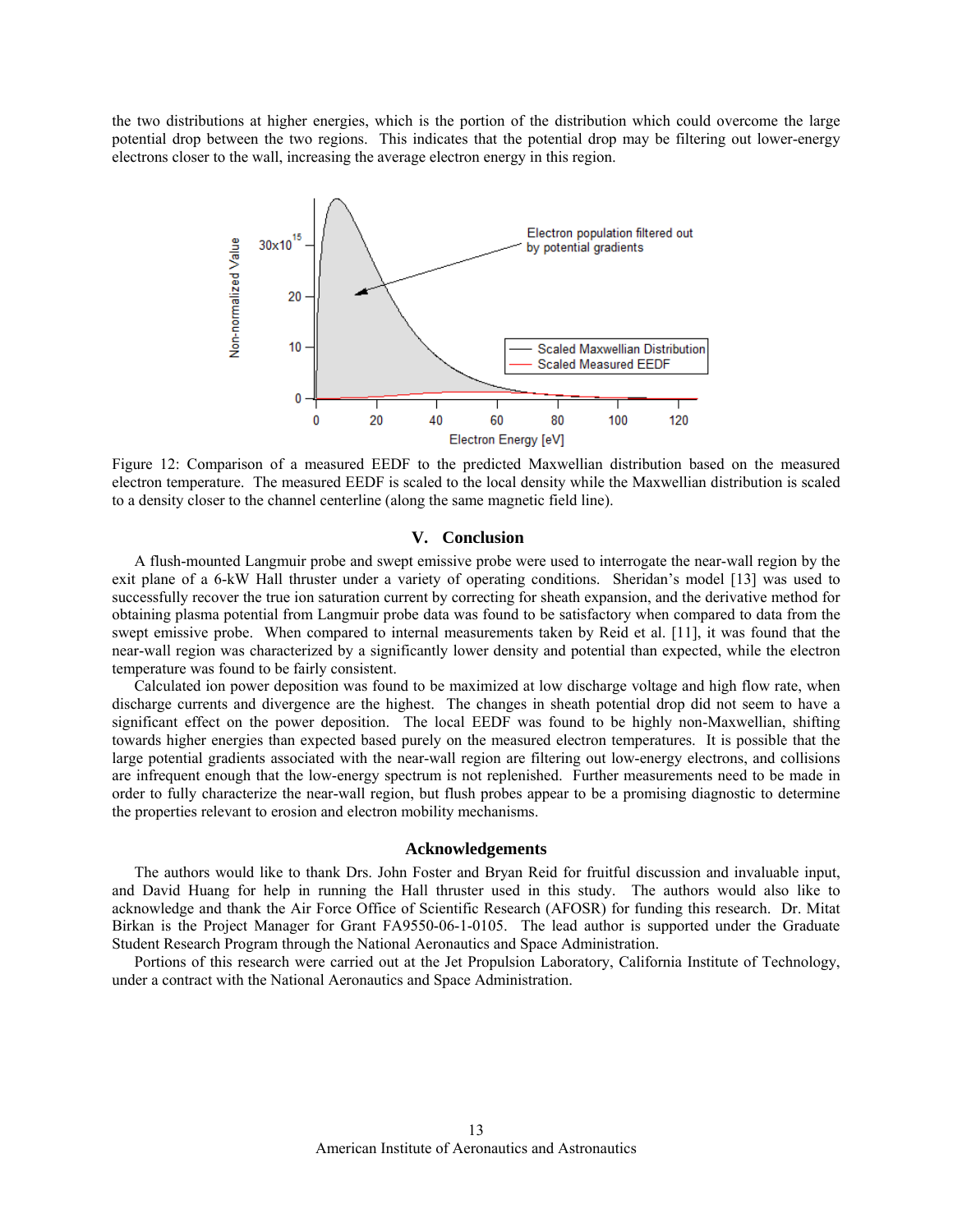#### **References**

- [1] Hofer, R. R., Katz, I., Mikellides, I. G., Goebel, D. M., Jameson, K. K. et al., "Efficacy of Electron Mobility Models in Hybrid-PIC Hall Thruster Simulations," Presented at the 44th AIAA/ASME/SAE/ASEE Joint Propulsion Conference and Exhibit, AIAA-2008-4924, Hartford, CT, July 20-23, 2008.
- [2] Hofer, R. R., Mikellides, I. G., Katz, I., and Goebel, D. M., "BPT-4000 Hall Thruster Discharge Chamber Erosion Model Comparison with Qualification Life Test Data," Presented at the 30th International Electric Propulsion Conference, IEPC-2007-267, Florence, Italy, September 17-20, 2007.
- [3] Yim, J. T., Keidar, M., and Boyd, I. D., "A Hydrodynamic-Based Erosion Model for Hall Thrusters," Presented at the 29th International Electric Propulsion Conference, IEPC-2005-013, Princeton, NJ, October 31 - November 4, 2005.
- [4] Ahedo, E. and Parra, F. I., "Partial trapping of secondary-electron emission in a Hall thruster plasma," Physics of Plasmas 12, 7, 073503-073501 - 073503-073507 (2005).
- [5] Barral, S., Makowski, K., Peradzynski, Z., Gascon, N., and Dudeck, M., "Wall material effects in stationary plasma thrusters. II. Near-wall and in-wall conductivity," Physics of Plasmas 10, 10, 4137-4152 (2003).
- [6] Keidar, M., Boyd, I. D., and Beilis, I. I., "Plasma flow and plasma-wall transition in Hall thruster channel," Physics of Plasmas 8, 12, 5315-5322 (2001).
- [7] Azziz, Y., Warner, N. Z., Martinez-Sanchez, M., and Szabo, J. J., "High Voltage Plume Measurements and Internal Probing of the BHT-1000 Hall Thruster," Presented at the 40th AIAA/ASME/SAE/ASEE Joint Propulsion Conference and Exhibit, AIAA-2004-4097, Fort Lauderdale, FL, July 11-14, 2004.
- [8] Kim, V., Grdlichko, D., Kozlov, V., Lazourenko, A., Popov, G. et al., "Local Plasma Parameter Measurements by Nearwall Probes Inside the SPT Accelerating Channel Under Thruster Operation with Kr," Presented at the 38th AIAA/ASME/SAE/ASEE Joint Propulsion Conference and Exhibit, AIAA-2002-4108, Indianapolis, IN, July 7-10, 2002.
- [9] Kim, V., Kozlov, V., Skrylnikov, A., Umnitsin, L. N., Svotina, V. V. et al., "Investigation of the Local Plasma Parameters in the SPT Accelerating Channel Under Increased Discharge Voltages," Presented at the 29th International Electric Propulsion Conference, IEPC-2005-004, Princeton, NJ, October 31 - November 4, 2005.
- [10] Szabo, J. J., Warner, N. Z., and Martinez-Sanchez, M., "Instrumentation and Modeling of a High Isp Hall Thruster," Presented at the 38th AIAA/ASME/SAE/ASEE Joint Propulsion Conference and Exhibit, AIAA-2002-4248, Indianapolis, IN, July 7-10, 2002.
- [11] Reid, B. M., "The Influence of Neutral Flow Rate in the Operation of Hall Thrusters," Ph.D. Dissertation, Aerospace Engineering, University of Michigan, 2008.
- [12] Hershkowitz, N., in *Plasma Diagnostics: Discharge Parameters and Chemistry*, edited by Flamm, D. L. (Academic Press, Inc., 1989), pp. 113-181.
- [13] Sheridan, T. E., "How big is a small Langmuir probe?," Physics of Plasmas 7, 7, 3084-3088 (2000).
- [14] Druyvesteyn, M. J.," Z. Phys. 64, 781 (1930).
- [15] Haas, J. M., "Low-Perturbation Interrogation of the Internal and Near-Field Plasma Structure of a Hall Thruster Using a High-Speed Probe Positioning System," Ph.D. Dissertation, Aerospace Engineering, University of Michigan, 2001.
- [16] Linnell, J. A., "An Evaluation of Krypton Propellant in Hall Thrusters," Ph.D. Dissertation, Aerospace Engineering, University of Michigan, 2007.
- [17] Hershkowitz, N. and Cho, M. H., "Measurement of plasma potential using collecting and emitting probes," The Journal of Vacuum Science and Technology A 6, 3, 2054-2059 (1988).